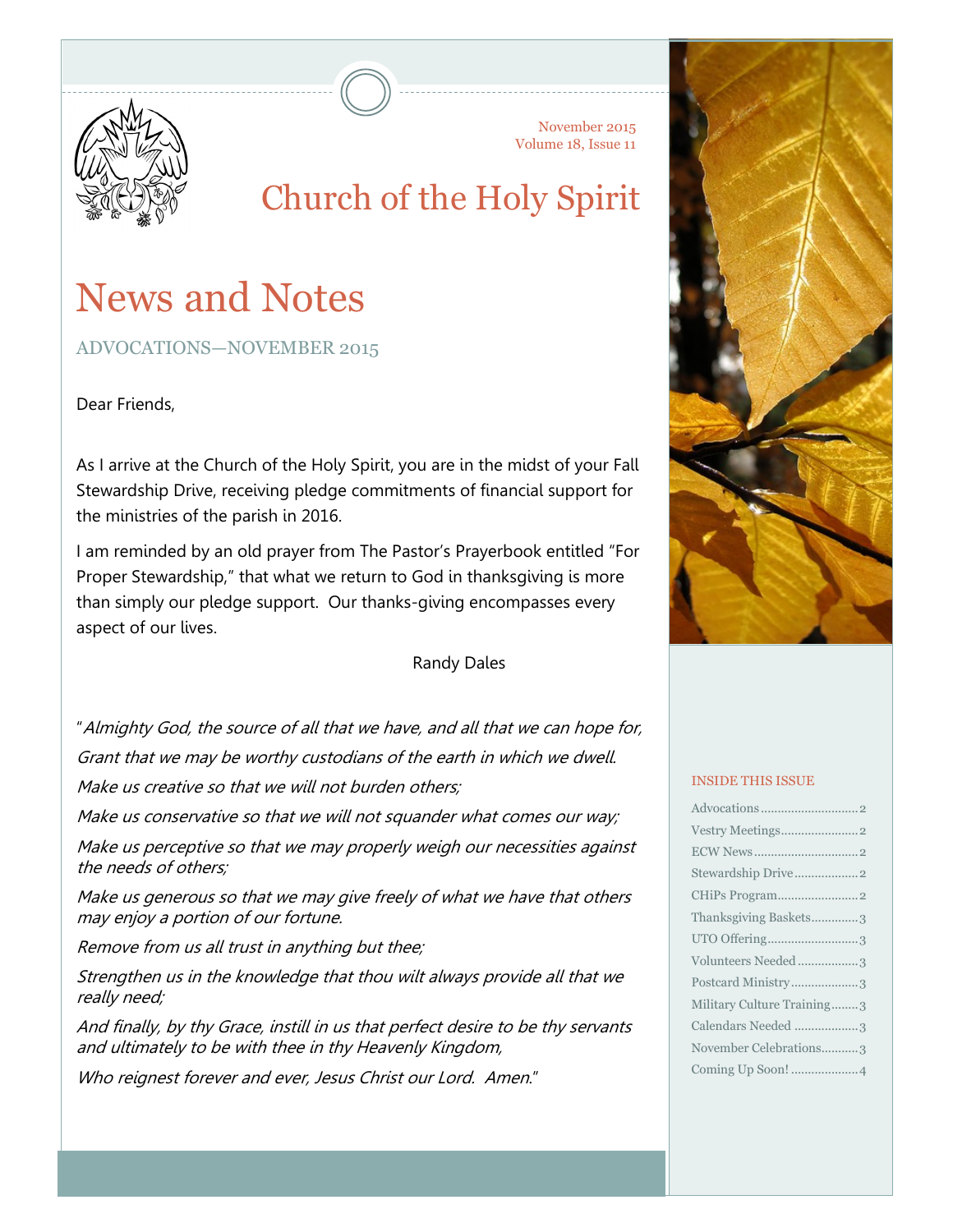#### **Church of the Holy Spirit**

P. O. Box 68 Plymouth, NH 03264

**Church Building**

170 No. Main Street

**Community Life Center** 263 Highland Street (603) 536-1321

**Priest-in-Charge** Rev. Randy Dales

#### **Vestry Members**

Senior Warden Joan Bowers **Junior Warden** (property issues) Benoit Lamontagne Treasurer Wavell Fogleman Clerk Vacant At-Large Members Fran Belcher Stephanie Osborne Lew Overaker

**Email** holyspiritnh@myfairpoint.net **Website** www.holyspiritplymouth.org

#### **Newsletter Publishing**

Melissa Greenawalt holyspiritnh@myfairpoint.net 603-536-1321

## NEW TIME FOR VESTRY MEETINGS

The Vestry will hold its monthly meeting on the second Sunday of the month, immediately following the 9:30 service in the back of the church. The next meeting will be on **November 8**. All parishioners are welcome to attend. If you have something you wish to have included in the agenda, please speak to Joan Bowers or to Randy.

## ECW NEWS

All members and friends are invited to join us for our upcoming meeting on **Thursday, November 5th** at noon which will include a brown bag lunch with dessert provided by Evie Michaud, as well as a holiday pine cone project. Bring some small pine cones you've found and some glitter if you like! Our December Yankee swap will be on Thursday, December 3rd at noon; stay tuned for more details!

## STEWARDSHIP UPDATE

The pledges keep coming in! Thanks to those who have acted so quickly, we are off to a great start; we have 24 pledges totaling \$55,796! If you haven't received a pledge card and would like to pledge, there are cards



"Tending the Vine" in the Plymouth area

available at the back of the church. You may also contact us at the office, and we'll mail one to you. As was done a number of years ago, we hope to offer every household in the parish a chance to speak by phone or to be visited by other members of the parish in order to have a conversation about this community of faith and why it is so important in our lives. Please be a part of the community of CHS - every person helps!

# CHIPS PROGRAM

Time is running out to contribute a gift to the CHiPS program! (The delegates to the Diocesan Convention will bring your gifts to the Convention on November 7th—that's this coming Saturday!) You can help by purchasing a gift directly or contributing \$20 (please write ChIPs on the memo line of the check).



Please drop off gifts and books at the back of the church or contact the office to arrange to bring them in.

If you would like to volunteer to help sort and wrap gifts at St. Paul's School in Concord in the coming weeks, please contact Margaret Mackie-Ciancio at maggie.ciancio@gmail.com.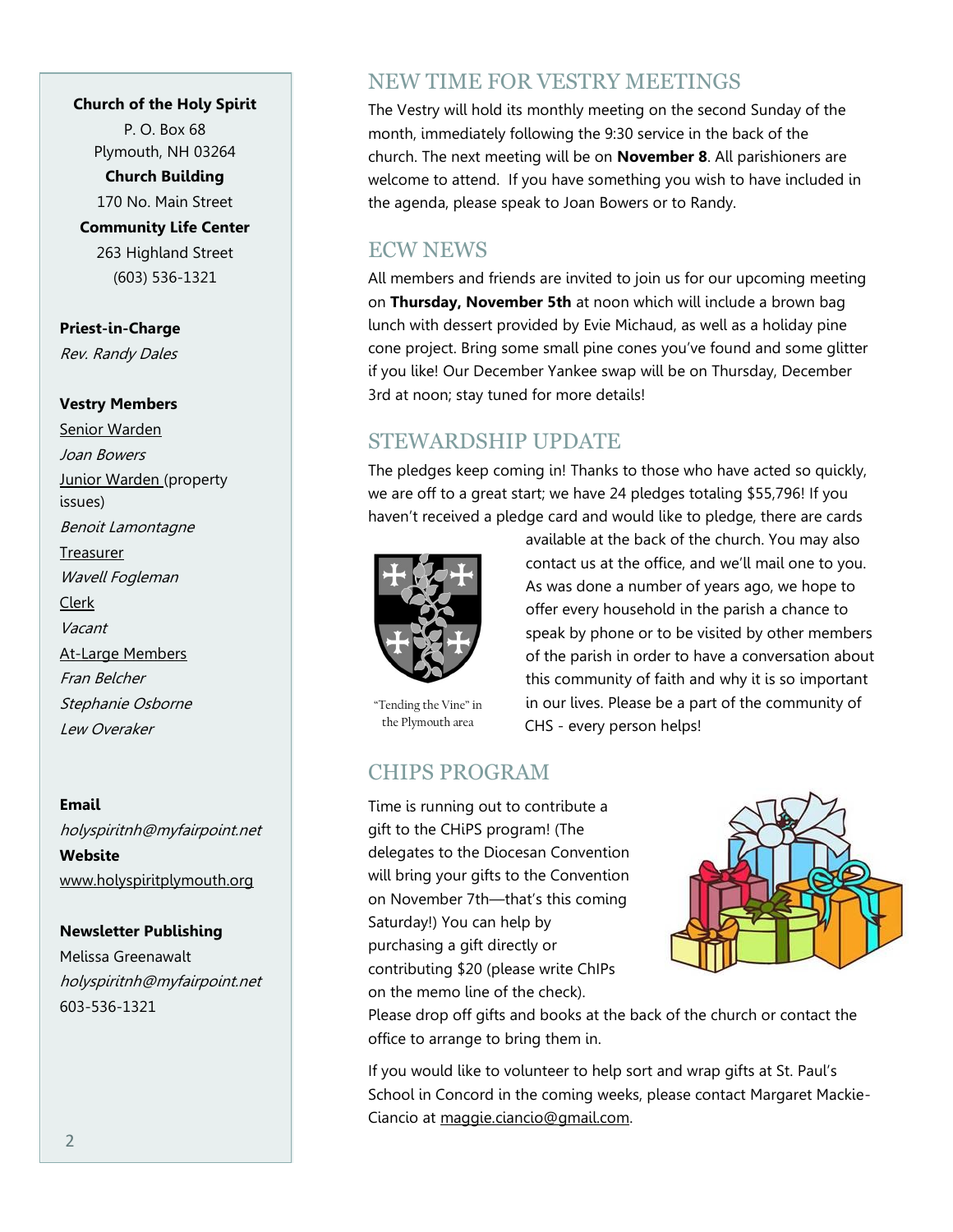# NEED SOME HELP THIS THANKSGIVING . . . OR KNOW SOMEONE WHO DOES?

Sign up for a free, home-delivered Thanksgiving Basket from the faculty, staff, and students at Plymouth State University. To request a basket, call Kathy Tardif at 535-2673 by **Monday, November 16**. The project is coordinated by PSU's Catholic Campus Ministry and United Campus Ministry, with support from the Phi Beta Upsilon alumni group and Sodexo.

# UTO OFFERING

The next UTO offering will be on **November 22nd** . Have you been filling your box? If you need another, there are boxes at the back of the church!

**A PRAYER FOR THE SEASON:** O God, you are always creating us anew: Pour your blessing on this congregation of the Church of the Holy Spirit. Lead us in the path you would have us walk. Show us how to grow in love and honesty as a community of faith. And reveal to us the ways you are calling us to serve, in this place and at this time; that whatever we build may be built to your glory alone. Amen.

# LOVE WRITING? TRY THE POSTCARD MINISTRY

We are looking for a volunteer for postcard ministry for December. It's easy and fun! Writing birthday, anniversary, and thinking of you cards would be a great family project! To volunteer, please contact Kathy Lennox at 536-4779. Also, several parishioners have brought in cards and postcards; we so appreciate it! Do you have extra blank cards lying around? Please consider donating them to the Postcard Ministry!

# MILITARY CULTURE TRAINING

ServiceLink of Grafton County is sponsoring a free training on Tuesday, November  $17<sup>th</sup>$  at the Common Man Inn. It will focus on military culture and hopes to improve the access and quality of care for Veterans, Service Members, and their families. Topics will include: Understanding Veterans of all ages, Homelessness, and Substance abuse. There is a flyer at the back of the church with registration information.

# GOT EXTRA CALENDARS?

The calendars are beginning to appear in the mail from businesses and charities! If you can't use them, please don't throw them out! Bring them to church and we'll pass them on to the Seafarers' Chaplaincy in Portsmouth, which goes aboard the international cargo ships bringing help and human contact to the sailors who work on them. The chaplaincy collects calendars to distribute to sailors every year.

#### NOVEMBER **CELEBRATIONS**

**Happy Birthday!!**

Sharen Tedrow Jessica Blais Pierre Gervez Jurgen Piper Kate Harrington Thomas Santore Carl Ring Marylena Sevigney Aaden Fortes Marcia Santore Bob Brooks

#### **Happy Anniversary!!**

John & Evie Michaud Leon & Libby Desfosses Frank & Phoebe Griswold



NURSERY VOLUNTEERS NEEDED FOR NOVEMBER

We are urgently looking once again for nursery volunteers for Sundays, so if you're Safe Church trained and would like to help out, please contact Melissa at the office. Thank you for helping!